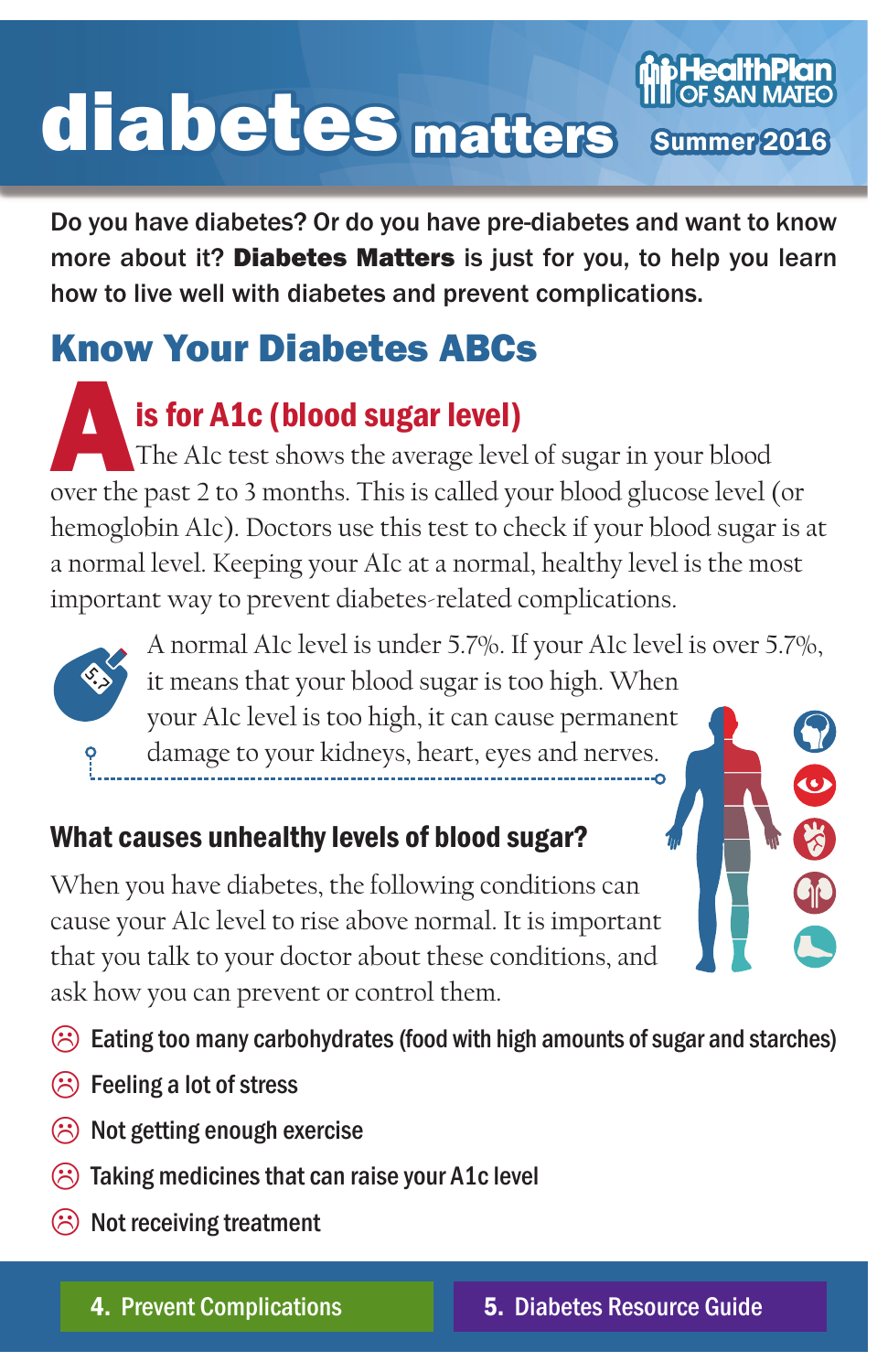# Know Your Diabetes ABCs

IS for Blood Pressure<br>
Blood pressure refers to the force of the blood's movemen<br>
in your arteries as it circulates through your body. It is normal for Blood pressure refers to the force of the blood's movement your blood pressure to go up and down during the day. A stressful moment, for example, can cause your blood pressure to go up. But if it stays high over a long period of time, it can increase your risk



for heart attack, kidney disease and stroke. You may have high blood pressure and not know it because it usually does not cause physical symptoms. This is why it is important to have your blood pressure checked at every doctor's visit. **Your blood pressure should be under 140/80, unless your doctor tells you differently.**

## What causes high blood pressure?

Usually, it's difficult for doctors to identify the exact cause of someone's high blood pressure. But they do know that the following conditions can cause high blood pressure:

- $\circledR$  Being very overweight
- $\circledR$  Drinking too much alcohol
- $\circledR$  Eating too much salt
- $\circled{c}$  Having a family history of high blood pressure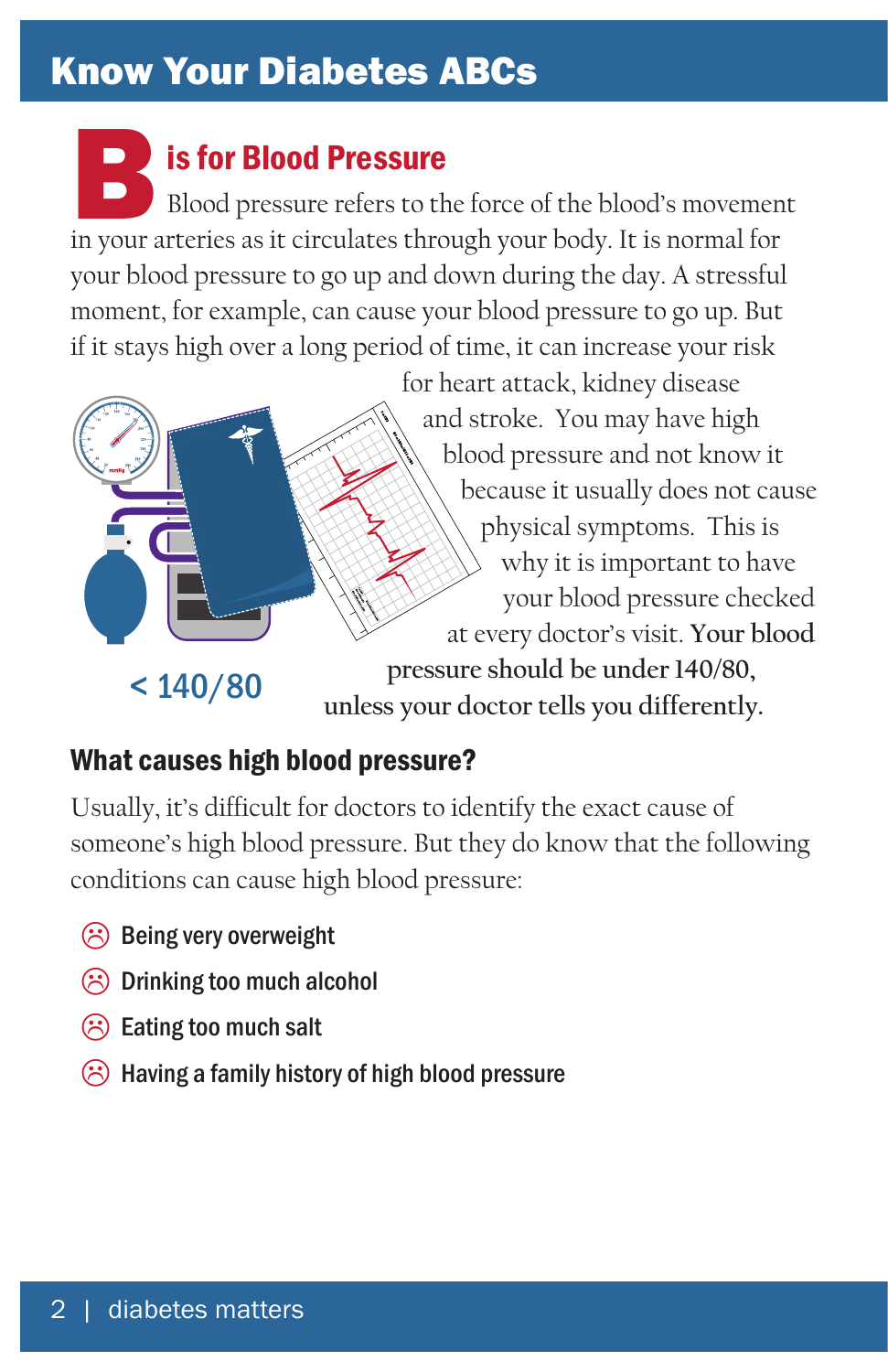# **Cis for Cholesterol** Cholesterol is a type of blood fat (lipid) that your body produces naturally to help your cells work properly. Meat and dairy food products also have cholesterol. There are two types of cholesterol: low-density lipoprotein (LDL), called "bad cholesterol" and high-density lipoprotein (HDL), called "good cholesterol." If you

have diabetes it is important to get cholesterol screening tests regularly, to measure your levels of LDL and HDL. Your doctor can explain what your cholesterol results mean.

Having too much LDL in your body is bad because it builds up in your blood vessels. If you have diabetes,



this increases your risk for atherosclerosis (hardening of the arteries) which can lead to heart disease and stroke. **A normal level of LDL is under 100 mg/dL.**

# How can I keep my LDL "bad cholesterol" level low?

Eating foods with HDL, the good cholesterol, helps remove the buildup of bad cholesterol from your blood vessels. **It is good to have a high level of HDL.** 

In some cases, doctors will prescribe medicines to help lower their bad cholesterol. But even with prescription medicines, it is important to exercise and eat healthy to keep your bad cholesterol levels low.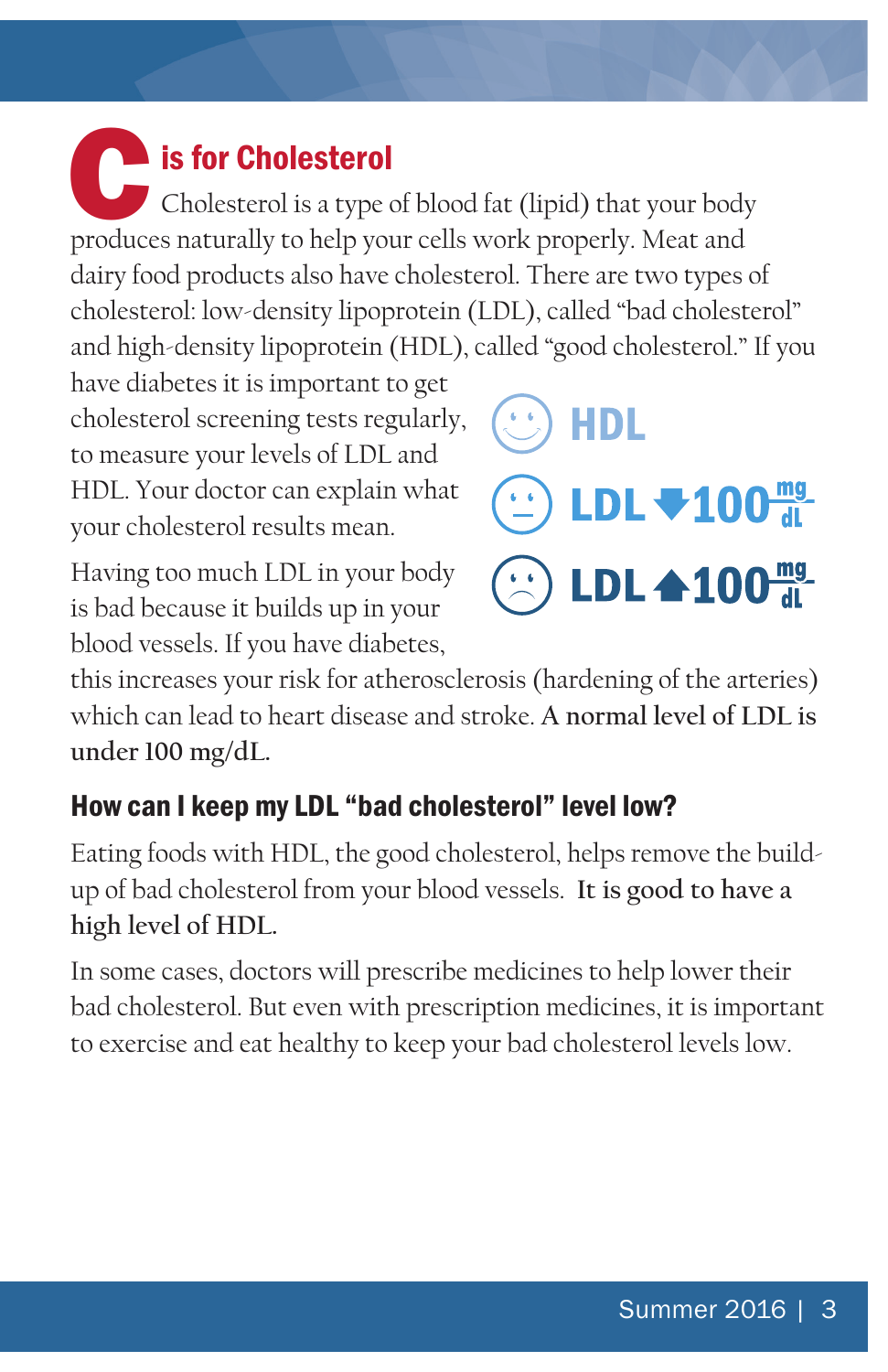# Prevent Complications

When you have diabetes, or pre-diabetes, you have to take extra care to stay healthy to avoid complications. When you take care of what you eat, you can control your blood sugar and help prevent complications.

## Eat Healthy

The best way to control your diabetes is to eat healthy.

### Here are examples of foods you should eat on a regular basis:

- $\odot$  Fresh fruits like nectarines, oranges, apples, bananas, peaches.
- $\odot$  Drink water throughout the day. You can slice lemons or cucumbers to put into your water bottles for additional flavor.
- $\circled{c}$  Drink green tea.
- $\odot$  Choose whole wheat grains versus white bread or white bleached flour.
- $\odot$  Eat peanut/almond butter nut butters keep you feeling full longer from the combination of protein and fat.
- $\odot$  Choose unsalted nuts (almonds, pistachios, peanuts) for snacks.
- $\odot$  Try Greek yogurt (plain) topped with granola, fruits or drizzled with honey – plain yogurt has fewer carbohydrates.

# Exercise Regularly

Being physically active should be a regular part of your life. Try to get 2½ hours a week of moderate to intense activity. If you have a health condition that makes it difficult to get 2 ½ hours of exercise, do as much as you can and that is safe. Start slow and work your way up. Always ask your doctor about your exercise activity, before starting an exercise program.

### Here are some ways you can add more activity to your day:

- $\odot$  Take the stairs instead of the elevator
- $\circled{c}$  Start a garden
- $\circled{c}$  Walk around the neighborhood with your family or get an exercise buddy
- $\odot$  Take a walking break during the work day
- $\odot$  Go swimming at your local pool
- $\circled{c}$  Try a dance class –salsa, tango, square dancing
- $\odot$  Get off the bus one to two stops early and walk the rest of the way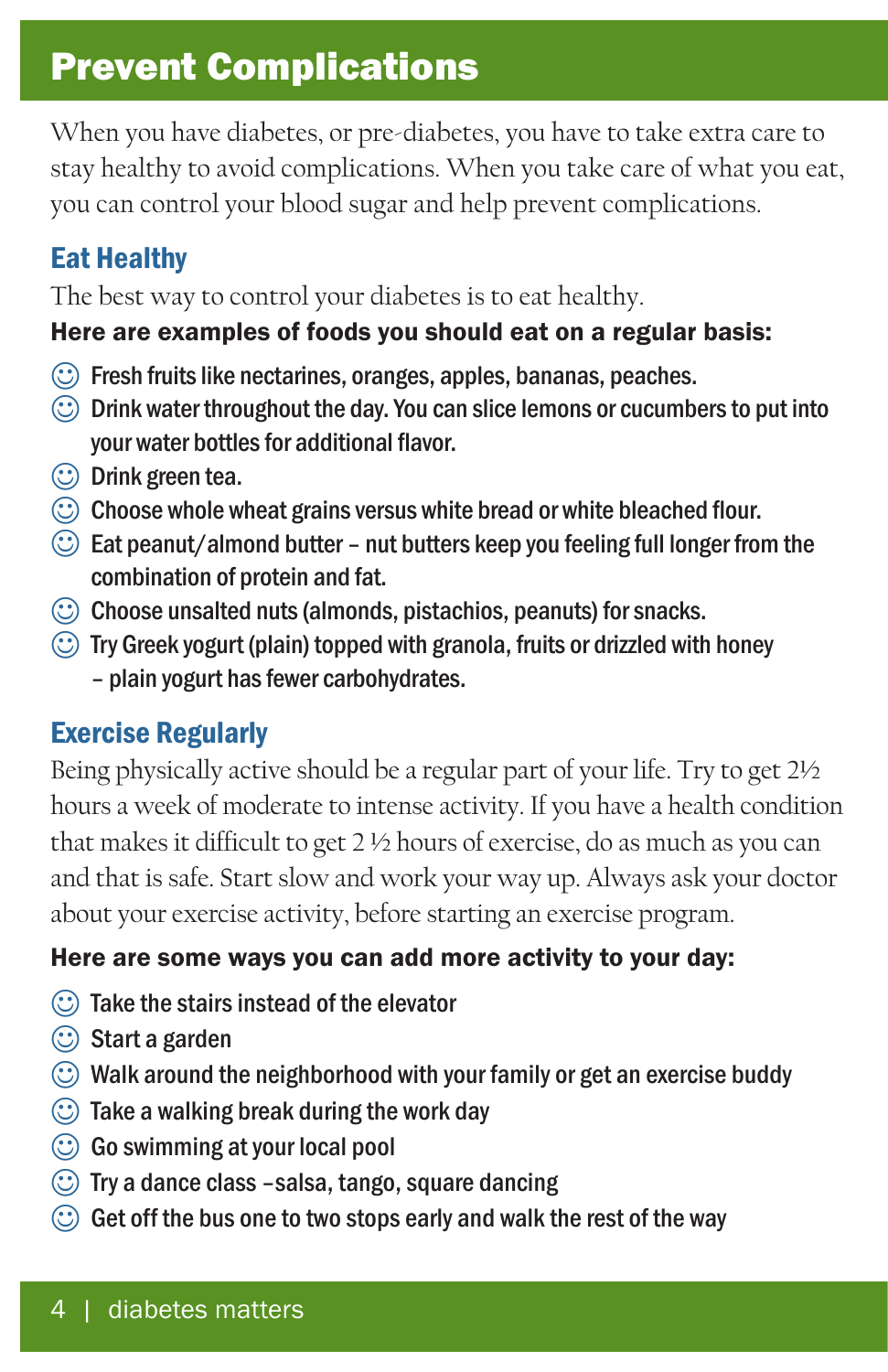# Diabetes Resource Guide

### These classes & support groups are free for HPSM members.

### Pre-Diabetes, Introduction to Diabetes, Pre-natal Nutrition, Food Guide Pyramid for Diabetes

These courses are offered for patients who have their primary care provider within the San Mateo County Health System or referred by their physicians at Fair Oaks Wellness Center.

à Fair Oaks Wellness Clinic: 650-364-6010 ext 8180

#### Comprehensive Self-Management of Diabetes - 10 Hour Class

à Sequoia Hospital, Redwood City, 650-367-5213

#### St. Luke's Diabetes Outpatient Services

Meet with staff for complete outpatient services such as screening, individual care instructions, meal planning and resources for managing your diabetes. Staff is bilingual and work closely with referring primary care provider. You must be referred by your primary care provider within the St. Luke's Hospital system.

à St. Luke's Hospital, San Francisco, 415-641-6826

#### Diabetes Group Visit

Learn information about managing blood sugar and a healthy diet.The first and third Wednesday of the month classes are held in English. The second and fourth Wednesdays of the month classes are held in Spanish.

à San Mateo Medical Center, Donna Barrett, RN, CDE, 650-573-2481

#### Diabetes Support Group

- à Mills Peninsula, San Mateo, 650-696-4913
- à Seton Hospital, Daly City, 650-991-6607

#### Sweet Success

A program especially for women who have diabetes and are planning a pregnancy and or are pregnant or developed gestational diabetes during pregnancy.

à Mills Peninsula, 650-696-5469